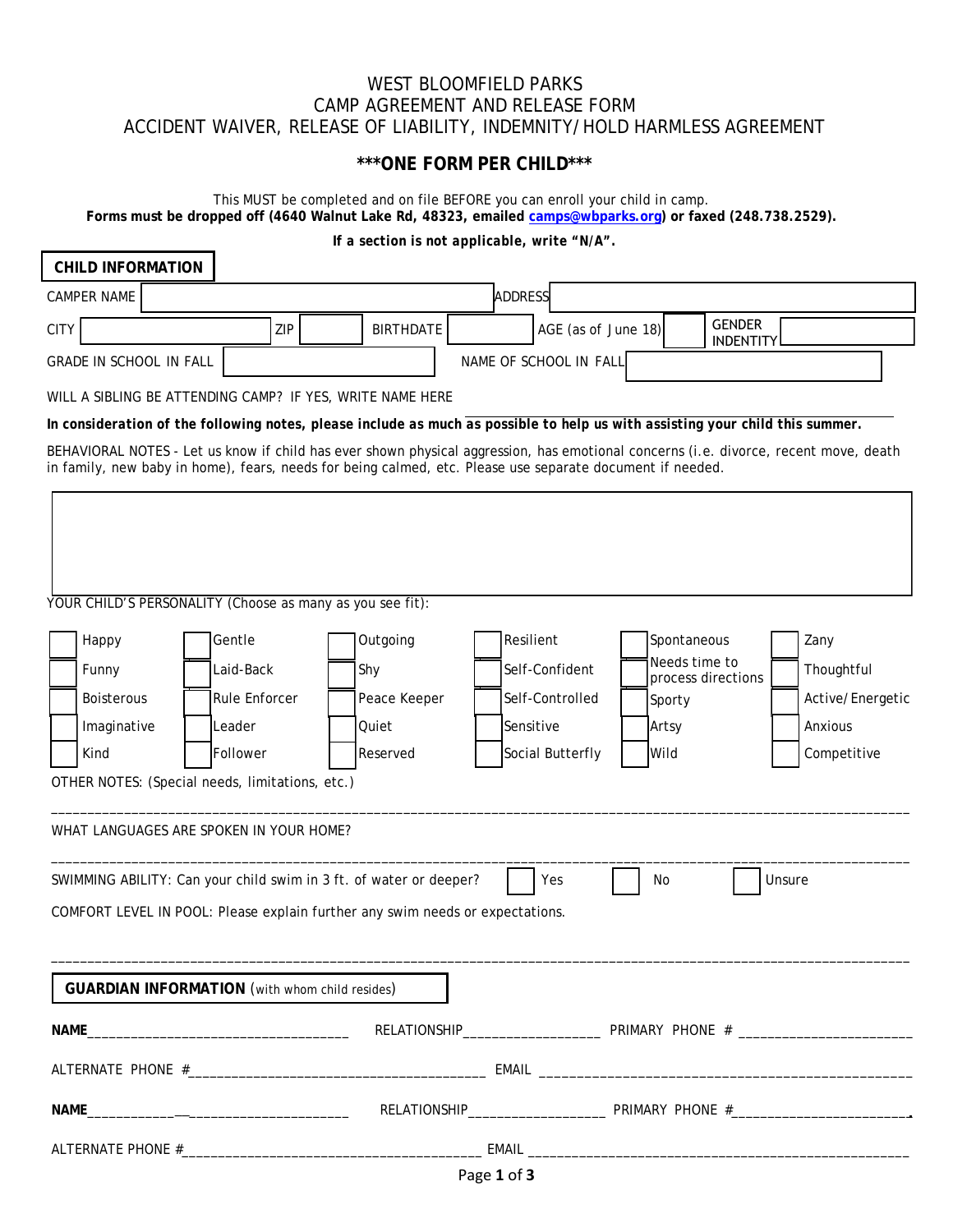| Name must be the same as listed on photo ID. Only photo IDs are acceptable during pick-up.                                                                                                                                |                             |                                                                                                                                                                                                                               |            |
|---------------------------------------------------------------------------------------------------------------------------------------------------------------------------------------------------------------------------|-----------------------------|-------------------------------------------------------------------------------------------------------------------------------------------------------------------------------------------------------------------------------|------------|
| May Be Released To:                                                                                                                                                                                                       | Relationship:               | Day Time Phone:                                                                                                                                                                                                               | Alt Phone: |
| 1.                                                                                                                                                                                                                        |                             |                                                                                                                                                                                                                               |            |
| <u> 2002 - Johann Barnett, fransk politik (d. 18</u><br>2.                                                                                                                                                                |                             |                                                                                                                                                                                                                               |            |
| 3.<br><u> 1980 - Johann Barn, fransk politik (</u>                                                                                                                                                                        |                             |                                                                                                                                                                                                                               |            |
| 4.<br><u> 1980 - Johann Barbara, martin amerikan personal (</u>                                                                                                                                                           |                             |                                                                                                                                                                                                                               |            |
|                                                                                                                                                                                                                           | RELATIONSHIP:               |                                                                                                                                                                                                                               |            |
| MEDICAL INFORMATION (attach other information if necessary)                                                                                                                                                               |                             |                                                                                                                                                                                                                               |            |
|                                                                                                                                                                                                                           |                             |                                                                                                                                                                                                                               |            |
|                                                                                                                                                                                                                           |                             |                                                                                                                                                                                                                               |            |
|                                                                                                                                                                                                                           |                             |                                                                                                                                                                                                                               |            |
|                                                                                                                                                                                                                           |                             |                                                                                                                                                                                                                               |            |
| IS CHILD CURRENT ON IMMUNIZATIONS   Yes                                                                                                                                                                                   | <b>INo</b>                  |                                                                                                                                                                                                                               |            |
| CHILD'S ALLERGIES:     Food                                                                                                                                                                                               | <b>Plants</b><br>I linsects | DATE OF LAST TETANUS SHOT [1997] [1997] [1997] [1997] [1997] [1997] [1997] [1997] [1997] [1997] [1997] [1997] [1997] [1997] [1997] [1997] [1997] [1997] [1997] [1997] [1997] [1997] [1997] [1997] [1997] [1997] [1997] [1997] |            |
|                                                                                                                                                                                                                           |                             |                                                                                                                                                                                                                               |            |
| CHILD'S HEALTH - please let us know if child has ever had a heart condition, seizures, fainting spells, allergies, asthma, diabetes, bloody noses,<br>frequent headaches, physical limitations, other medical conditions. |                             |                                                                                                                                                                                                                               |            |

## **HEALTH HISTORY STATEMENT**

I understand the importance of a truthful health history to assist staff in providing the best care possible.

INITIALS\_\_\_\_\_\_\_\_\_\_\_ DATE\_\_\_\_\_\_\_\_\_\_\_\_\_\_\_\_\_\_

I confirm that the above information adequately states my child's past and current health.

INITIALS\_\_\_\_\_\_\_\_\_\_\_ DATE\_\_\_\_\_\_\_\_\_\_\_\_\_\_\_\_\_\_

**PERMISSION FOR EMERGENCY MEDICAL CARE:** In the event of an emergency affecting the life or permanent well-being of My Child, I authorize any licensed physician, emergency medical technician, paramedic, nurse, hospital or other medical facility to treat My Child, including the authority to admit My Child to the hospital and provide medical and hospital care and treatment for My Child, including having surgery, anesthesia, blood and blood products, if necessary. I understand that by executing this form I am not relieved of any financial or other obligations regarding My Child for which I am legally responsible. On behalf of myself and My Child, I release and agree to the fullest extent permitted by law, to save, hold harmless and indemnify Member and its officials, employees, volunteers and agents from any and all liability for loss, cost, claim or damage whatsoever that may be imposed on or incurred by them because of the participation or attendance of My Child.

| MEDICATION ADMINISTRATION: Are you requesting that camp staff administer an epi-pen, an asthma inhaler, any over-the-counter or |       |    |  |
|---------------------------------------------------------------------------------------------------------------------------------|-------|----|--|
| prescription medication during camp hours?                                                                                      |       |    |  |
|                                                                                                                                 | YES l | NΟ |  |

**\*If YES, this requires the Permission to Administer Medication and Release of Claims Form to be completed by your physician and the completed form must be submitted at the time of registration and payment or the child will not be accepted to attend camp. The form can be found within the Administration & Policy of Medications Packet. This packet is downloadable online or available at the Recreation Activities Center.**